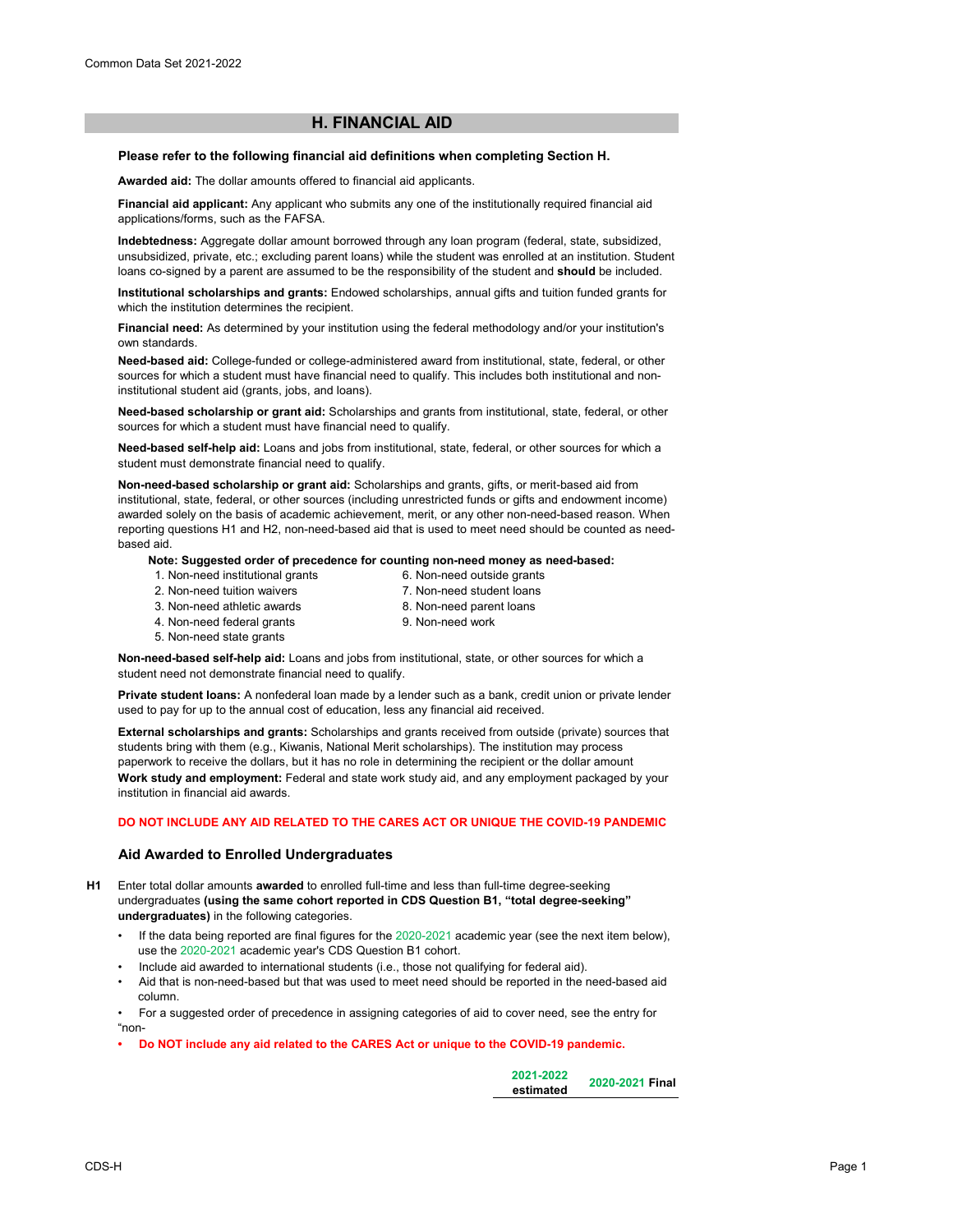Indicate the academic year for which data are reported for **items H1, H2, H2A**, and **H6** below:

Which needs-analysis methodology does your institution use in awarding institutional aid? **(Formerly H3)**

Both FM and IM Federal methodology (FM) Institutional methodology (IM)

|                                                                                                                                            | Need-based<br>(Include non-<br>need-based aid<br>use to meet<br>need.) | Non-need-<br>based<br>(Exclude non-<br>need-based aid<br>use to meet<br>need.) |
|--------------------------------------------------------------------------------------------------------------------------------------------|------------------------------------------------------------------------|--------------------------------------------------------------------------------|
| <b>Scholarships/Grants</b>                                                                                                                 |                                                                        |                                                                                |
| Federal                                                                                                                                    | \$28,299,359                                                           | \$42,340                                                                       |
| State (i.e., all states, not only the state in which your institution is                                                                   |                                                                        |                                                                                |
| located)                                                                                                                                   | \$66,319,296                                                           | \$318,346                                                                      |
| Institutional: Endowed scholarships, annual gifts and tuition funded<br>grants, awarded by the college, excluding athletic aid and tuition |                                                                        |                                                                                |
| waivers (which are reported below).                                                                                                        | \$66,155,378                                                           | \$1,171,049                                                                    |
| Scholarships/grants from external sources (e.g., Kiwanis, National                                                                         |                                                                        |                                                                                |
| Merit) not awarded by the college                                                                                                          | \$2,184,581                                                            | \$176,204                                                                      |
| <b>Total Scholarships/Grants</b>                                                                                                           | \$162,958,614                                                          | \$1,707,940                                                                    |
| <b>Self-Help</b>                                                                                                                           |                                                                        |                                                                                |
| Student loans from all sources (excluding parent loans)                                                                                    | \$12,563,323                                                           | \$2,696,418                                                                    |
| <b>Federal Work-Study</b>                                                                                                                  | \$7,540,745                                                            |                                                                                |
| State and other (e.g., institutional) work-study/employment (Note:                                                                         |                                                                        |                                                                                |
| Excludes Federal Work-Study captured above.)                                                                                               | \$0                                                                    |                                                                                |
| <b>Total Self-Help</b>                                                                                                                     | \$20,104,068                                                           | \$2,696,418                                                                    |
| <b>Other</b>                                                                                                                               |                                                                        |                                                                                |
| Parent Loans                                                                                                                               |                                                                        |                                                                                |
|                                                                                                                                            | \$897,423                                                              | \$7,217,014                                                                    |
| <b>Tuition Waivers</b>                                                                                                                     | \$0                                                                    | \$0                                                                            |
| <b>Athletic Awards</b>                                                                                                                     | \$36,831                                                               | \$19,500                                                                       |

**H2 Number of Enrolled Students Awarded Aid:** List the number of degree-seeking full-time and less-than-

full-time undergraduates who applied for and were awarded financial aid from any source.

- • **Aid that is non-need-based but that was used to meet need should be counted as need based aid.**
- Numbers should reflect the cohort awarded the dollars reported in H1.

• In the chart below, students may be counted in more than one row, and full-time freshmen should also be counted as full-time undergraduates.

#### • **Do NOT include any aid related to the CARES Act or unique to the COVID-19 pandemic.**

|   |                                                                                                                                                     | <b>First-time Full-</b><br>time Freshmen | <b>Full-time</b><br><b>Undergrad</b><br>(Incl. Fresh) | <b>Less Than</b><br><b>Full-time</b><br><b>Undergrad</b> |
|---|-----------------------------------------------------------------------------------------------------------------------------------------------------|------------------------------------------|-------------------------------------------------------|----------------------------------------------------------|
|   | A Number of degree-seeking undergraduate students<br>(CDS Item B1 if reporting on Fall 2021 cohort)                                                 | 2,400                                    | 8,227                                                 | 94                                                       |
| B | Number of students in line a who applied for need-based<br>lfinancial aid                                                                           | 2,243                                    | 7,648                                                 | 79                                                       |
|   | C Number of students in line <b>b</b> who were determined to<br>have financial need                                                                 | 1,972                                    | 7,095                                                 | 69                                                       |
| D | Number of students in line c who were awarded any<br>financial aid                                                                                  | 1,957                                    | 7,043                                                 | 63                                                       |
| E | Number of students in line <b>d</b> who were awarded any<br>need-based scholarship or grant aid                                                     | 1,933                                    | 6,960                                                 | 63                                                       |
| F | Number of students in line <b>d</b> who were awarded any<br>need-based self-help aid                                                                | 1,224                                    | 3,498                                                 | 29                                                       |
|   | G Number of students in line d who were awarded any non-<br>need-based scholarship or grant aid                                                     | 28                                       | 85                                                    | 0                                                        |
|   | <b>H</b> Number of students in line <b>d</b> whose need was fully met<br>(exclude PLUS loans, unsubsidized loans, and private<br>alternative loans) | 297                                      | 839                                                   | 3                                                        |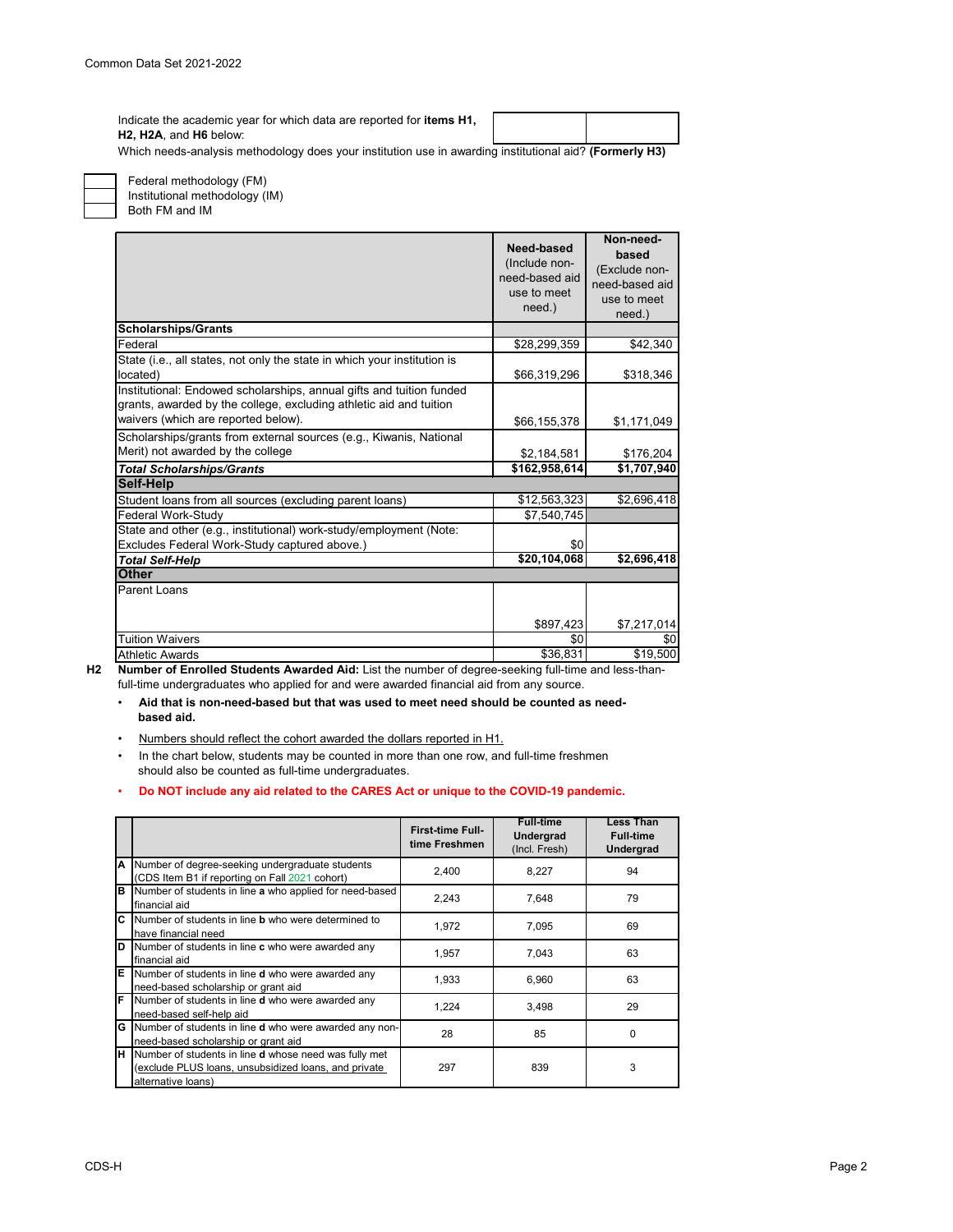| H  | On average, the percentage of need that was met of<br>students who were awarded any need-based aid.<br>Exclude any aid that was awarded in excess of need as<br>well as any resources that were awarded to replace EFC<br>(PLUS loans, unsubsidized loans, and private alternative<br>loans) | 83.9%    | 79.8%    | 61.3%    |
|----|----------------------------------------------------------------------------------------------------------------------------------------------------------------------------------------------------------------------------------------------------------------------------------------------|----------|----------|----------|
| IJ | The average financial aid package of those in line d.<br>Exclude any resources that were awarded to replace<br>EFC (PLUS loans, unsubsidized loans, and private<br>alternative loans)                                                                                                        | \$29,265 | \$26,005 | \$17,124 |
| lκ | Average need-based scholarship and grant award of<br>those in line e                                                                                                                                                                                                                         | \$25,642 | \$23,290 | \$14,232 |
| L  | Average need-based self-help award (excluding PLUS<br>loans, unsubsidized loans, and private alternative loans)<br>of those in line f                                                                                                                                                        | \$6,225  | \$5,952  | \$6,283  |
|    | M Average need-based loan (excluding PLUS loans,<br>unsubsidized loans, and private alternative loans) of<br>those in line f who were awarded a need-based loan                                                                                                                              | \$4,713  | \$5,194  | \$5,503  |

### **H2A Number of Enrolled Students Awarded Non-need-based Scholarships and Grants:** List the number of degree-seeking full-time and less-than-full-time undergraduates who had no financial need and who were awarded institutional non-need-based scholarship or grant aid.

• Numbers should reflect the cohort awarded the dollars reported in H1.

• In the chart below, students may be counted in more than one row, and full-time freshmen should also be

#### **• Do NOT include any aid related to the CARES Act or unique to the COVID-19 pandemic.**

|   |                                                                                                                                                                                                                  | <b>First-time</b><br><b>Full-time</b><br><b>Freshmen</b> | <b>Full-time</b><br><b>Undergrad</b><br>(Incl. Fresh.) | <b>Less Than</b><br><b>Full-time</b><br><b>Undergrad</b> |
|---|------------------------------------------------------------------------------------------------------------------------------------------------------------------------------------------------------------------|----------------------------------------------------------|--------------------------------------------------------|----------------------------------------------------------|
| N | Number of students in line a who had no financial need<br>and who were awarded institutional non-need-based<br>scholarship or grant aid (exclude those who were<br>awarded athletic awards and tuition benefits) | 22                                                       | 91                                                     | 0                                                        |
| O | Average dollar amount of institutional non-need-based<br>scholarship and grant aid awarded to students in line n                                                                                                 | \$14,132                                                 | \$<br>11,850                                           | \$0                                                      |
| P | Number of students in line a who were awarded an<br>institutional non-need-based athletic scholarship or grant                                                                                                   | 3                                                        | 18                                                     |                                                          |
| Q | Average dollar amount of institutional non-need-based<br>athletic scholarships and grants awarded to students in<br>line <b>p</b>                                                                                | S<br>1,333                                               | \$972                                                  | 2,000                                                    |

#### **Note: These are the graduates and loan types to include and exclude in order to fill out CDS H4 and H5.**

Include:

- •2021 undergraduate class: all students who started at your institution as first-time students and received a bachelor's degree between July 1, 2020 and June 30, 2021.
- Only loans made to students who borrowed while enrolled at your institution.
- Co-signed loans.

Exclude

- Students who transferred in.
- Money borrowed at other institutions.
- Parent loans
- Students who did not graduate or who graduated with another degree or certificate (but no bachelor's degree).
- **Any aid related to the CARE Act or unique the COVID-19 pandemic.**
- **H4 Provide the number of students in the 2021 undergraduate class who started at your institution as first-time students and received a bachelor's degree between July 1, 2020 and June 30, 2021. Exclude students who transferred into your institution.**

**1676**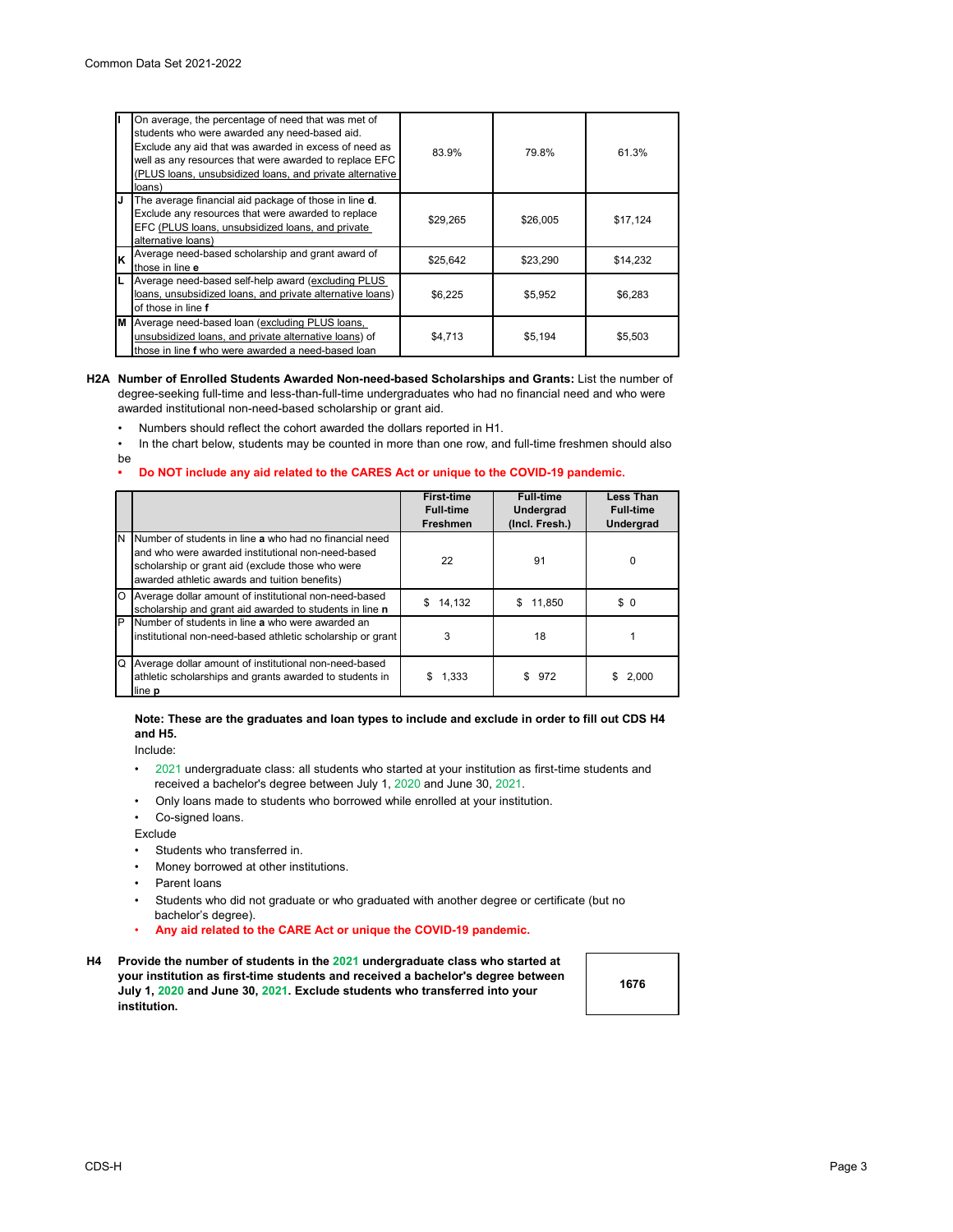**H5. Number and percent of students in class (defined in H4 above) borrowing from federal, non-federal, and any loan sources, and the average (or mean) amount borrowed.**

- The "Average per-undergraduate-borrower cumulative principal borrowed," is designed to provide better information about student borrowing from federal and nonfederal (institutional, state, commercial) sources.
- The numbers, percentages, and averages for each row should be based only on the loan source specified for the particular row. For example, the federal loans average (row b) should only be the cumulative average of federal loans and the private loans average (row e) should only be the cumulative average of private loans.

| Source/Type of Loan |                                                                                                                                                                                                                                                        | <b>Percent of the</b><br>Number in the<br>class (defined<br>class (defined<br>above) who<br>in H4 above)<br>borrowed from<br>who borrowed<br>the types of<br>from the types<br>loans specified<br>of loans<br>in the first<br>specified in the<br>column<br>first column<br>(nearest 1%) |       | Average per-<br>undergraduate-<br>borrower<br>cumulative<br>principal<br>borrowed from<br>the types of<br>loans specified<br>in the first<br>column<br>(nearest \$1) |  |
|---------------------|--------------------------------------------------------------------------------------------------------------------------------------------------------------------------------------------------------------------------------------------------------|------------------------------------------------------------------------------------------------------------------------------------------------------------------------------------------------------------------------------------------------------------------------------------------|-------|----------------------------------------------------------------------------------------------------------------------------------------------------------------------|--|
| A                   | Any loan program: Federal Perkins, Federal Stafford<br>Subsidized and Unsubsidized, institutional, state, private<br>loans that your institution is aware of, etc. Include both<br>Federal Direct Student Loans and Federal Family<br>Education Loans. | 1,092                                                                                                                                                                                                                                                                                    | 65%   | \$16,541                                                                                                                                                             |  |
| lв                  | Federal loan programs: Federal Perkins, Federal Stafford<br>Subsidized and Unsubsidized. Include both Federal<br>Direct Student Loans and Federal Family Education<br>Loans.                                                                           | 1,012                                                                                                                                                                                                                                                                                    | 60%   | \$16,287                                                                                                                                                             |  |
| С                   | Institutional loan programs.                                                                                                                                                                                                                           | 0                                                                                                                                                                                                                                                                                        | $0\%$ |                                                                                                                                                                      |  |
| D                   | State loan programs.                                                                                                                                                                                                                                   | 78                                                                                                                                                                                                                                                                                       | 5%    | \$7,072                                                                                                                                                              |  |
| Е                   | Private student loans made by a bank or lender.                                                                                                                                                                                                        | 40                                                                                                                                                                                                                                                                                       | 2%    | \$25,710                                                                                                                                                             |  |

## **Aid to Undergraduate Degree-seeking Nonresident Aliens**

#### **• Report numbers and dollar amounts for the same academic year checked in item H1**

**H6** Indicate your institution's policy regarding institutional scholarship and grant aid for undergraduate degreeseeking nonresident aliens:

5 \$8,029 \$40,145 If institutional financial aid is available for undergraduate degree-seeking nonresident aliens, provide the number of undergraduate degree-seeking nonresident aliens who were awarded need-based or non-need-based aid: Institutional need-based scholarship or grant aid is available Institutional non-need-based scholarship or grant aid is available Institutional scholarship or grant aid is not available Average dollar amount of institutional financial aid awarded to undergraduate degreeseeking nonresident aliens: Total dollar amount of institutional financial aid awarded to undergraduate degreeseeking nonresident aliens:

**H7** Check off all financial aid forms nonresident alien first-year financial aid applicants must submit:

International Student's Certification of Finances Other (specify): CSS/Financial Aid PROFILE International Student's Financial Aid Application Institution's own financial aid form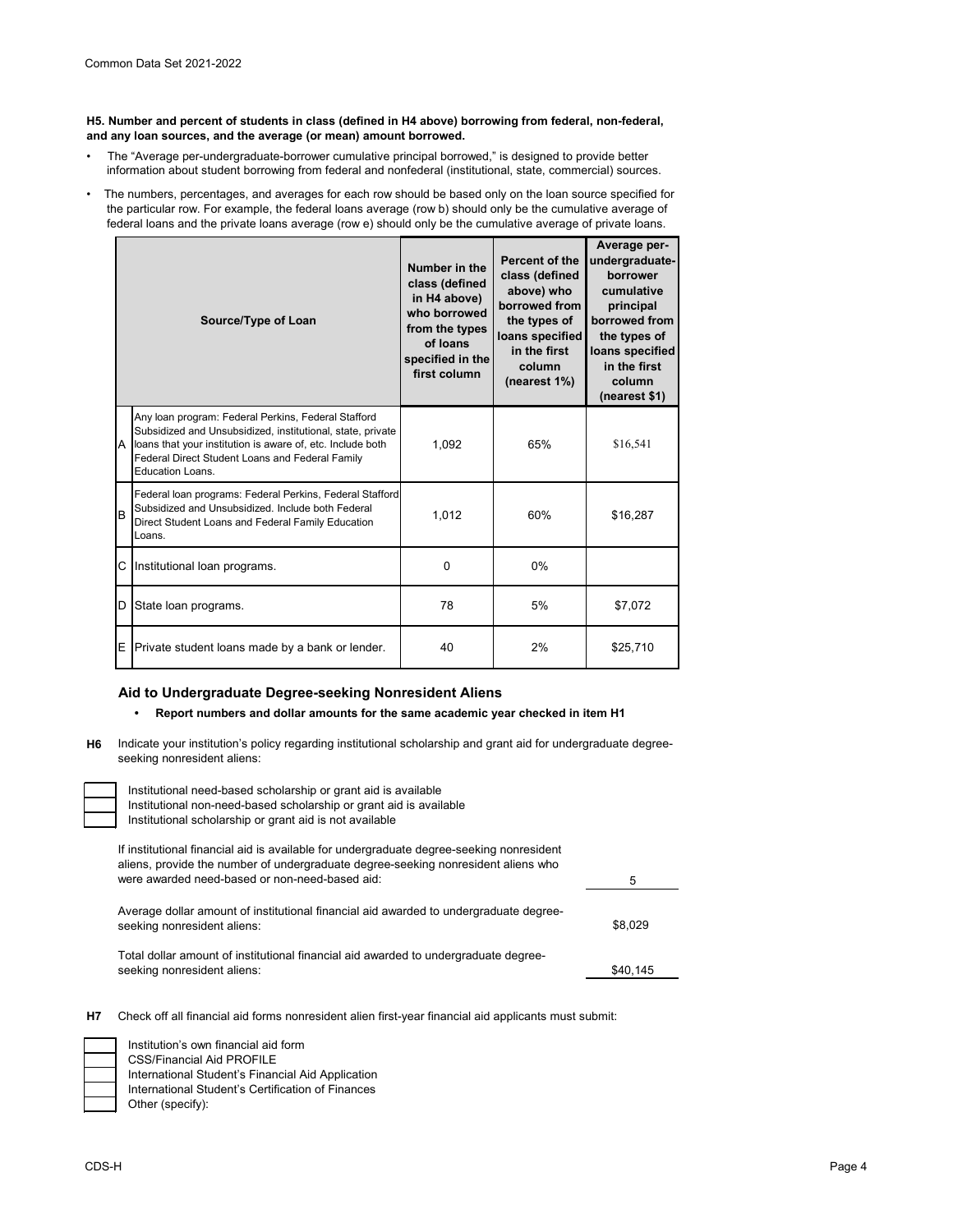## **Process for First-Year/Freshman Students**

**H8** Check off all financial aid forms domestic first-year (freshman) financial aid applicants must submit:

| <b>FAFSA</b>                         |
|--------------------------------------|
| Institution's own financial aid form |
| <b>CSS/Financial Aid PROFILE</b>     |
| State aid form                       |
| Noncustodial PROFILE                 |
| <b>Business/Farm Supplement</b>      |
| Other (specify):                     |

**H9** Indicate filing dates for first-year (freshman) students:

Priority date for filing required financial aid forms:

Deadline for filing required financial aid forms:

No deadline for filing required forms (applications processed on a rolling basis)

**H10** Indicate notification dates for first-year (freshman) students (answer a or b):

a) Students notified on or about (date):

b) Students notified on a rolling basis: Yes No If yes, starting date:

**H11** Indicate reply dates:

| Students must reply by (date):<br>weeks of notification<br>lor within |  |  |
|-----------------------------------------------------------------------|--|--|
|                                                                       |  |  |
|                                                                       |  |  |

#### **Types of Aid Available**

Please check off all types of aid available to undergraduates at your institution:

**H12 Loans**

| Direct Subsidized Stafford Loans                  |
|---------------------------------------------------|
| Direct Unsubsidized Stafford Loans                |
| Direct PLUS Loans                                 |
| <b>Federal Perkins Loans</b>                      |
| <b>Federal Nursing Loans</b>                      |
| State Loans                                       |
| College/university loans from institutional funds |
| Other (specify):                                  |
|                                                   |

### **H13 Need Based Scholarships and Grants**

United Negro College Fund Federal Nursing Scholarship Other (specify): Federal Pell SEOG State scholarships/grants Private scholarships College/university scholarship or grant aid from institutional funds

**H14** Check off criteria used in awarding institutional aid. Check all that apply.

**Non-Need Based Need-Based**